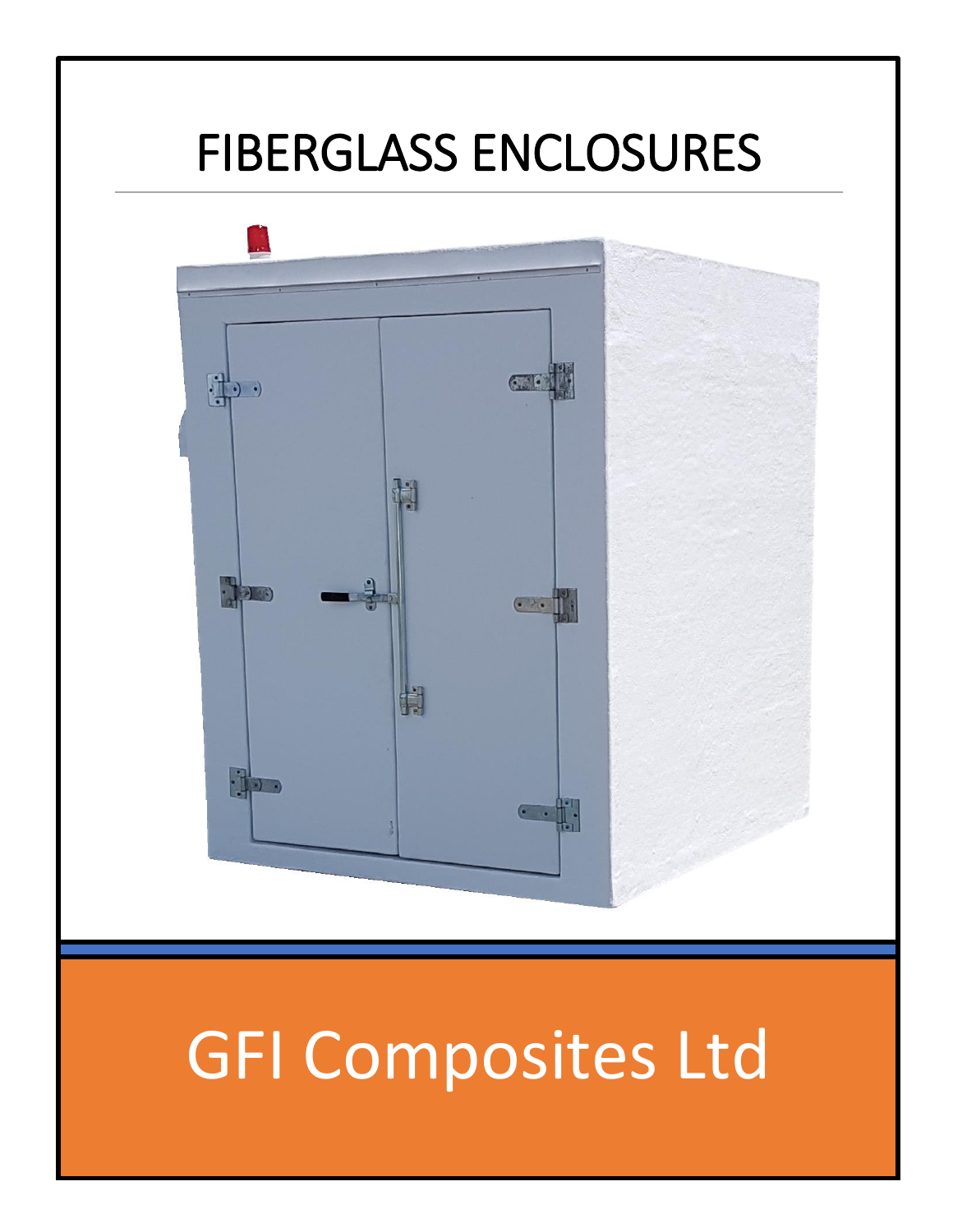# FIBERGLASS SHELTERS FOR THE WATER, WASTE WATER AND INDUSTRIAL USE.

Lightweight, Insulated Fiberglass Shelters Won't Corrode, Rot, Rust or Decay!

Because of the way we construct our enclosure units, these enclosures are perfectly suited to service a multitude of different applications in the Water, Waste Water and Water Treatment industries. GFI Composites enclosure units are strong enough to withstand any temperature, any weather, any corrosive conditions and maintain their good looks virtually maintenance-free. They resist damage from impact, chemicals, water, UV rays. They can be installed in less than a day, by just a few people, using common equipment likely to be present on typical job sites. They are super-strong and super-light.

Applications:

- Pumping Stations & Headworks
- Chemical Feed
- Chlorination
- Dichlorination
- Sludge Dewatering
- Motor Control Centers
- Flow Meters & Samplers
- Aeration Blowers
- Sludge Pumps
- Water Booster Pumps
- Chemical Storage
- Well Covers
- Grit Washer Enclosures
- Sanitary Lift Stations





All shelters are made to order and built to each customer's unique specifications—any size, any color, any components, any specifications.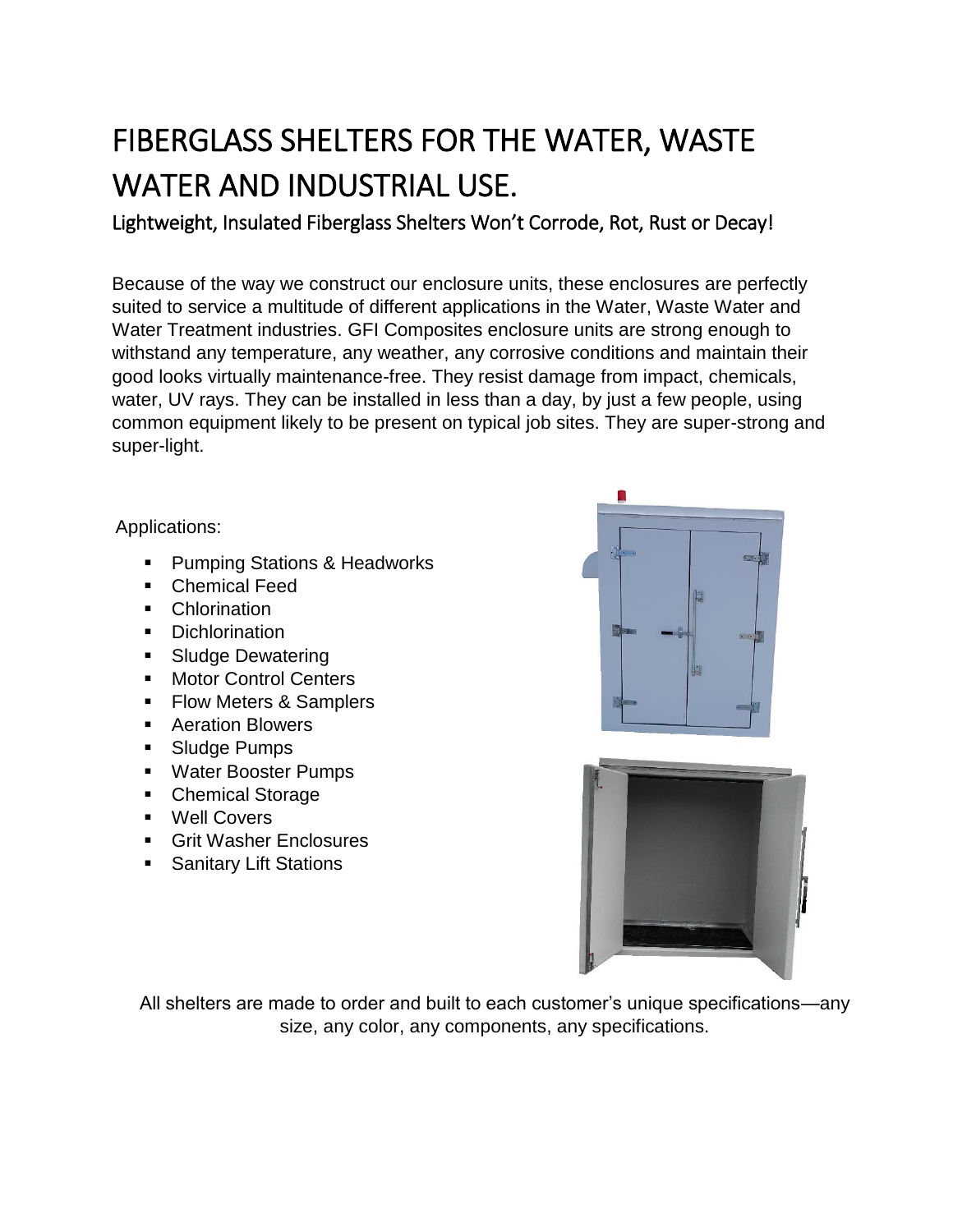| <b>Features</b>                                        | <b>Benefits</b>                                                             |
|--------------------------------------------------------|-----------------------------------------------------------------------------|
| Fiberglass surface with encapsulated core<br>materials | Improves strength, longevity, structural<br>integrity and energy efficiency |
| Maintenance-free design                                | Lowest lifetime cost of ownership                                           |
| 50+ year lifespan                                      | Confidence and peace of mind                                                |
| Lightweight design                                     | Shrinks construction costs such as freight<br>and crane costs               |
| <b>Corrosion Resistant</b>                             | Will not deteriorate, rust or decay                                         |
| <b>Impact Resistant</b>                                | Can absorb impact without damage                                            |
| <b>Energy Efficient</b>                                | Lowers energy costs                                                         |
| <b>UV Resistant</b>                                    | Minimizes fading and chalking on exterior<br>surfaces                       |
| Easy to Install                                        | Cuts construction and labor costs                                           |
| <b>Non-Conductive</b>                                  | Reduces grounding requirements                                              |
| <b>RF Transparent</b>                                  | Improves communications                                                     |
| <b>Field Erectable</b>                                 | Allows freedom to build on site in hard-to-<br>reach locations              |
| Custom, Flexible Design                                | Design to fit all needs                                                     |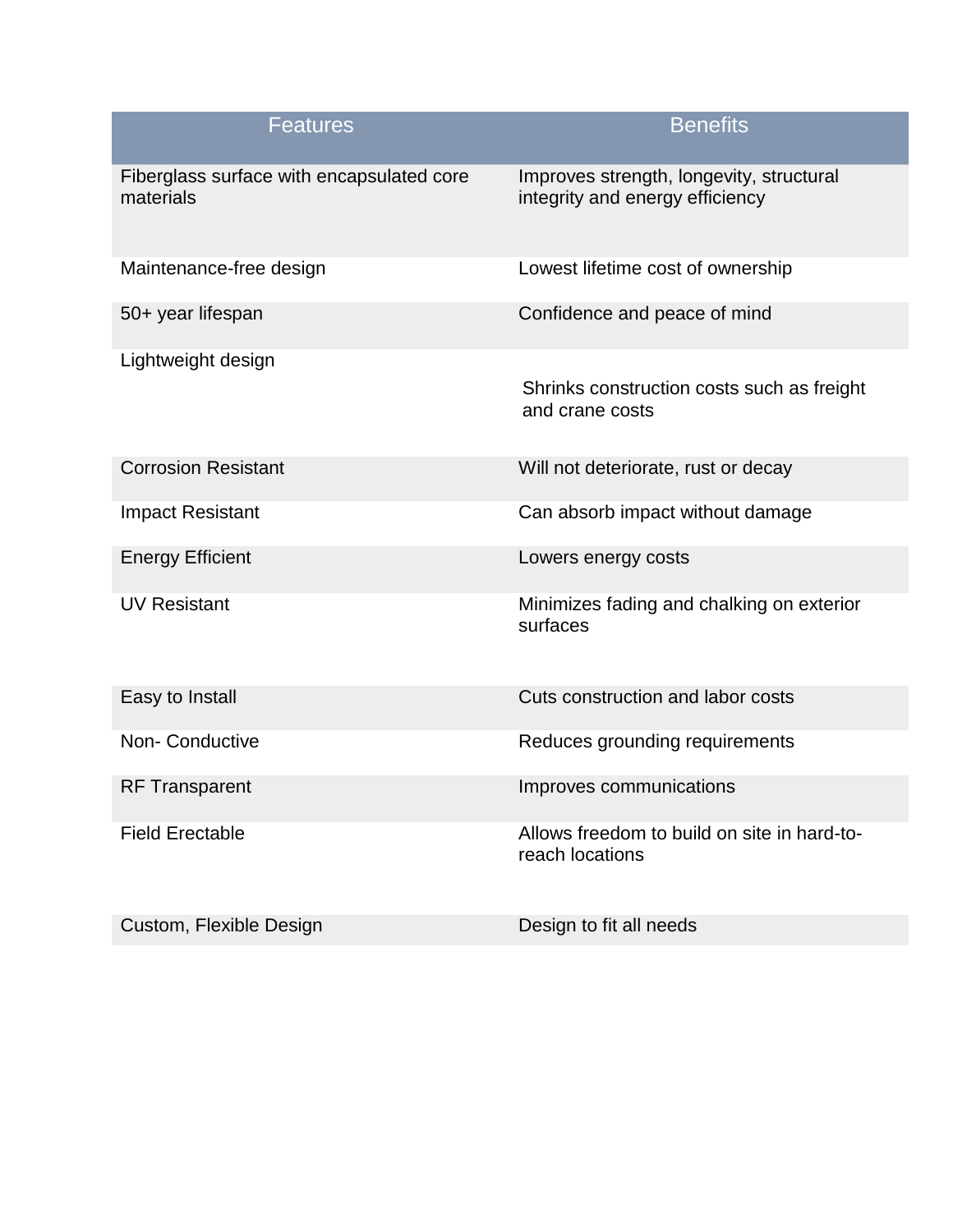## **COMMERCIAL FINISH – (Peak Roof with Fiberglass Finish)**

- 1.0 a. Framing
	- 2" x 4" c/c pressure treated lumber
	- b. Fasteners
		- S/S Deck Screws
	- c. Insulation
		- Walls and roof: R12 insulation (Expanded polystyrene)
	- d. Inner Shell
		- 1/2" plywood
		- 1/16" thick hand-laid fiberglass (1.5oz / sqft)
		- 2 coats of gelcoat
	- e. Outer Shell

1/2" plywood

- 1/8" thick hand-laid fiberglass (3.0 oz/ sqft)
- 2 coats of gelcoat
- f. Door
	- 2" thick solid insulation S.M. R10
	- Hinges, cam-locks and weather strips
	- Inner shell: 1/16" thick hand-laid fiberglass (1.5 oz / sqft)
	- Outer shell: 1/8" thick hand-laid fiberglass (3.0 oz / sqft)
	- 2 coats of gelcoat on inner and outer shell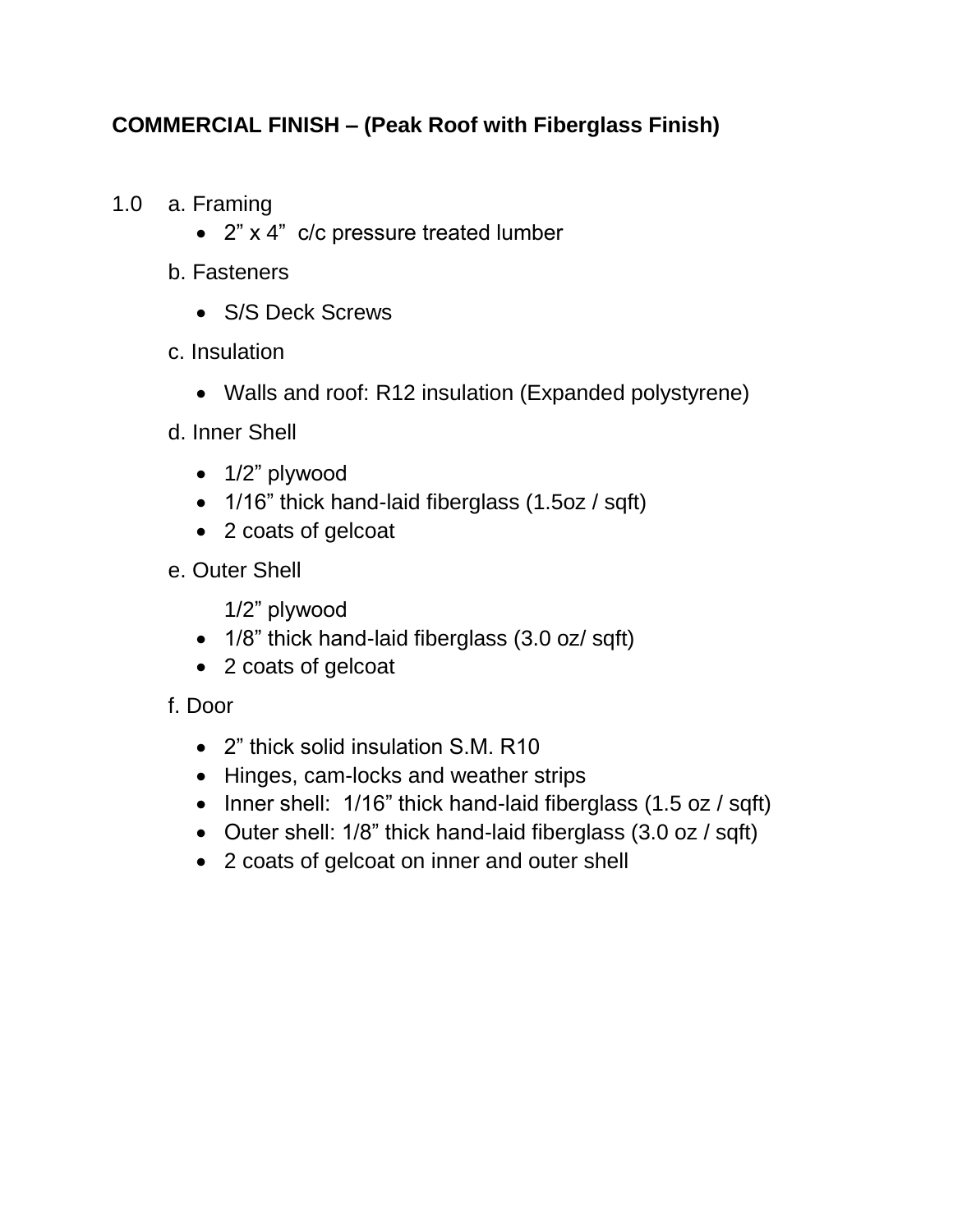| 1004 | 935  | 425  | 2023 | 6075 |
|------|------|------|------|------|
|      |      |      |      |      |
| 1000 | 9001 | 424  | 212  | 606  |
|      |      |      |      |      |
| 1092 | 9089 | 417  | 218  | 6016 |
|      |      |      |      |      |
| 7061 | 9105 | 415  | 2056 | 309  |
|      |      |      |      |      |
| 7060 | 9002 | 4750 | 2055 | 6076 |
|      |      |      |      |      |
| 7064 | 930  | 4798 | 5100 |      |
|      |      |      |      |      |
| 9140 | 941  | 4799 | 512  | 7547 |
|      |      |      |      |      |
| 7065 | 8001 | 575  | 516  | 560  |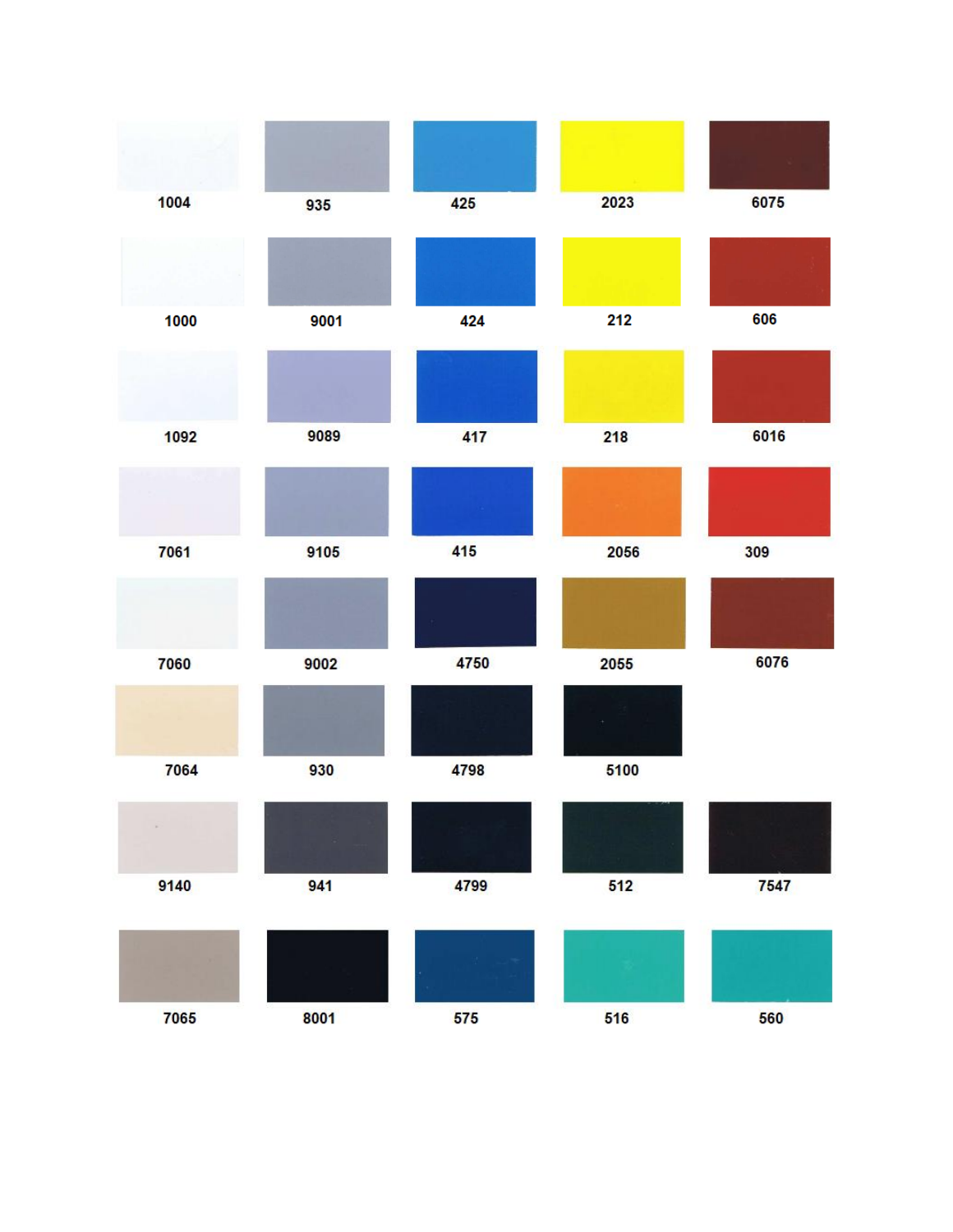# Fiberglass Doors Hardware and Accessories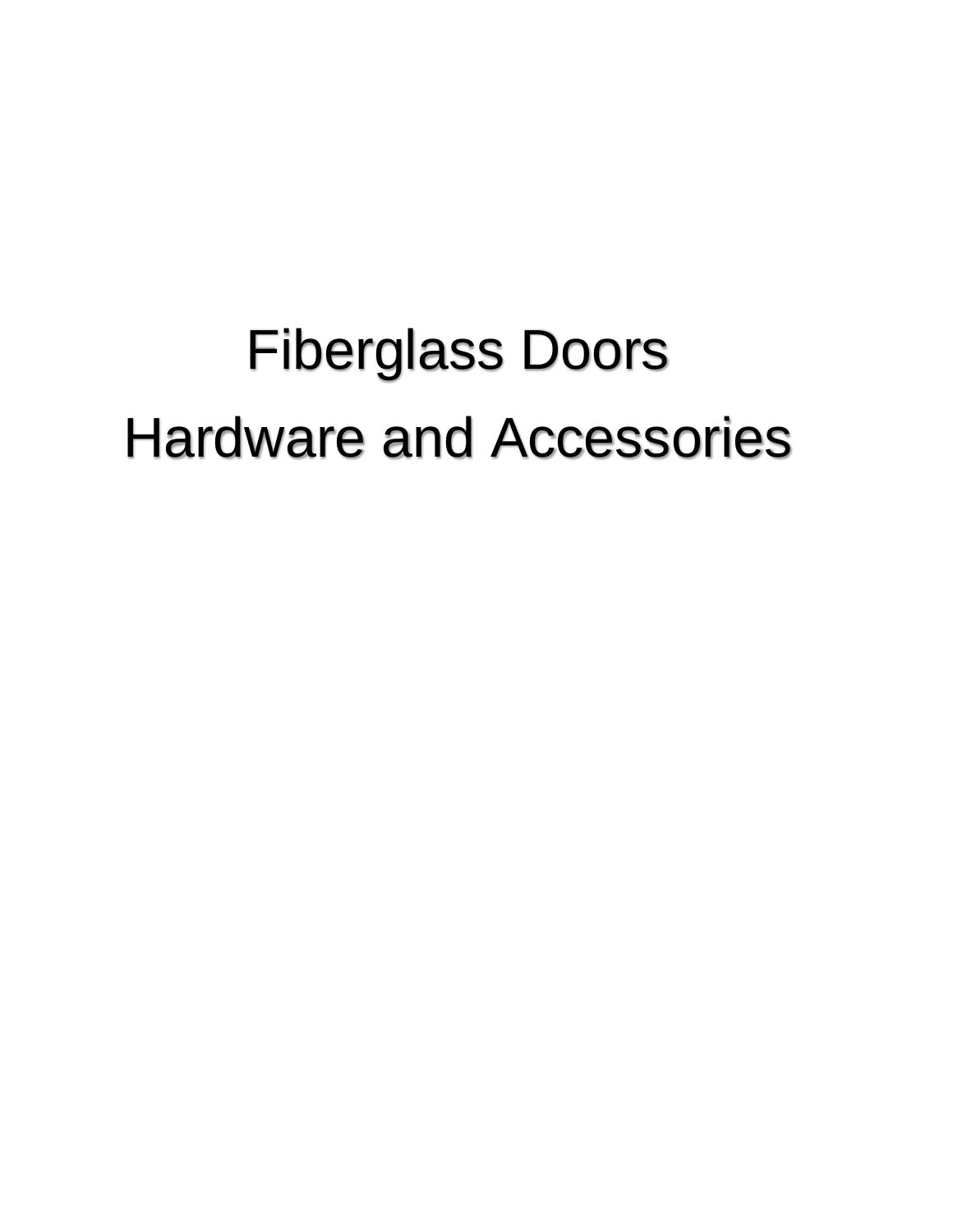# **External Alarm Light & Horn For Gas Detectors**

An external alarm light with combination audible horn is an electronic device designed to alert operators and other personnel both visually and audibly to a specific danger.

Most commonly an external alarm light and horn is used with a gas leak detector to warn of gas leaks before entering a structure or room.

# **Features**

- Single compact unit ٠
- **Wall mounting**
- LED strobe light with red lens ٠
- 90 dB Audible horn
- Weather resistant

## **Available Models**

- GA-AL-110 (110VAC)
- GA-AL-220 (220VAC)



The external alarm light & hom is an optional accessory for use with all Hydro Instruments gas leak detection equipment. The alarm light connects to a relay inside the gas detector monitor. This can be a sensor specific relay or a common relay.



### **Figure 1: Normally Open Circuit**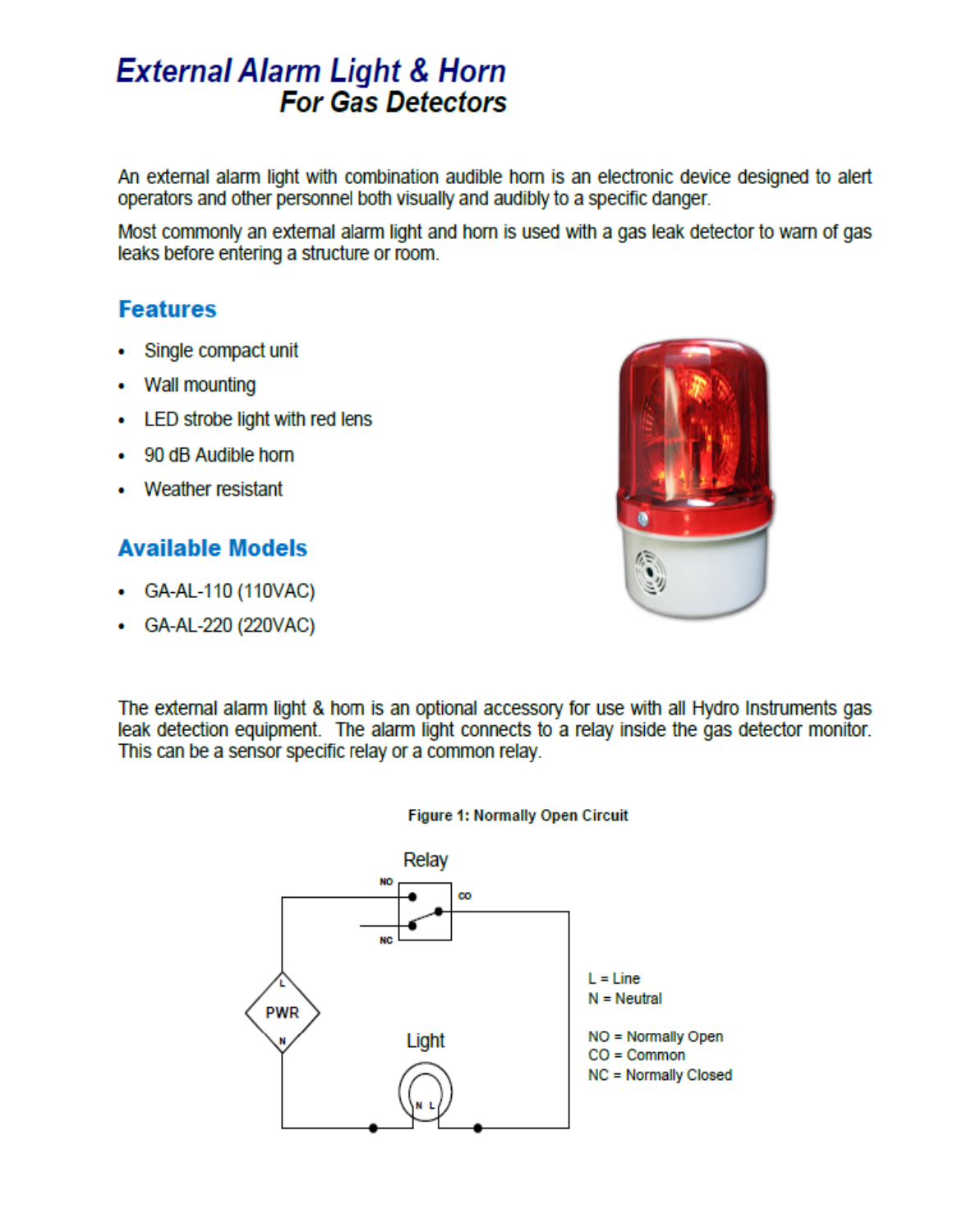





#### Color

- Standard: beige.

#### Voltage

- 120V, 208V, 240V, 347V, 480V, 600V, 1 or 3-phase.

#### Construction

- Sloped top, 18-gauge steel cabinet.
- Low temperature convection.
- Linear high-limit temperature control with automatic reset.
- Sealed junction box. 1

#### **Heating element**

- Cooper tubular heating element with aluminum fins. 2

#### **Watt density**

- Varies according to temperature code.



- Built-in or wall thermostat available.

#### **Installation**

- Built-in wall brackets. 3
- Minimum mounting height of 6 in. (152 mm) above the floor.

#### Warranty

- 1-year warranty against defects.

#### **Application**

- Paint room, chemical storage, petrochemical plant, oil refinery, dry cleaning plant, coal handling facility.
- Maximum room temperature: 40 ℃ (104 °F).
- Consult the Electrical Code in your area before installing this unit.





| <b>Unit Sizes</b> |      |       | н   |     | D   |      | Weight |    |
|-------------------|------|-------|-----|-----|-----|------|--------|----|
|                   | mm   | In.   | m   | In. | m   | In.  | kg     | lb |
|                   | 660  | 26    | 150 | 6   | 110 | 41/2 | b      |    |
|                   | 660  | 26    | 410 | 16  | 200 | 8    | 12     |    |
| 3                 | 990  | 39    | 410 | 16  | 200 | 8    | 16     | 36 |
| 4                 | 1710 | 671/2 | 410 | 16  | 200 | 8    | 27     | 60 |



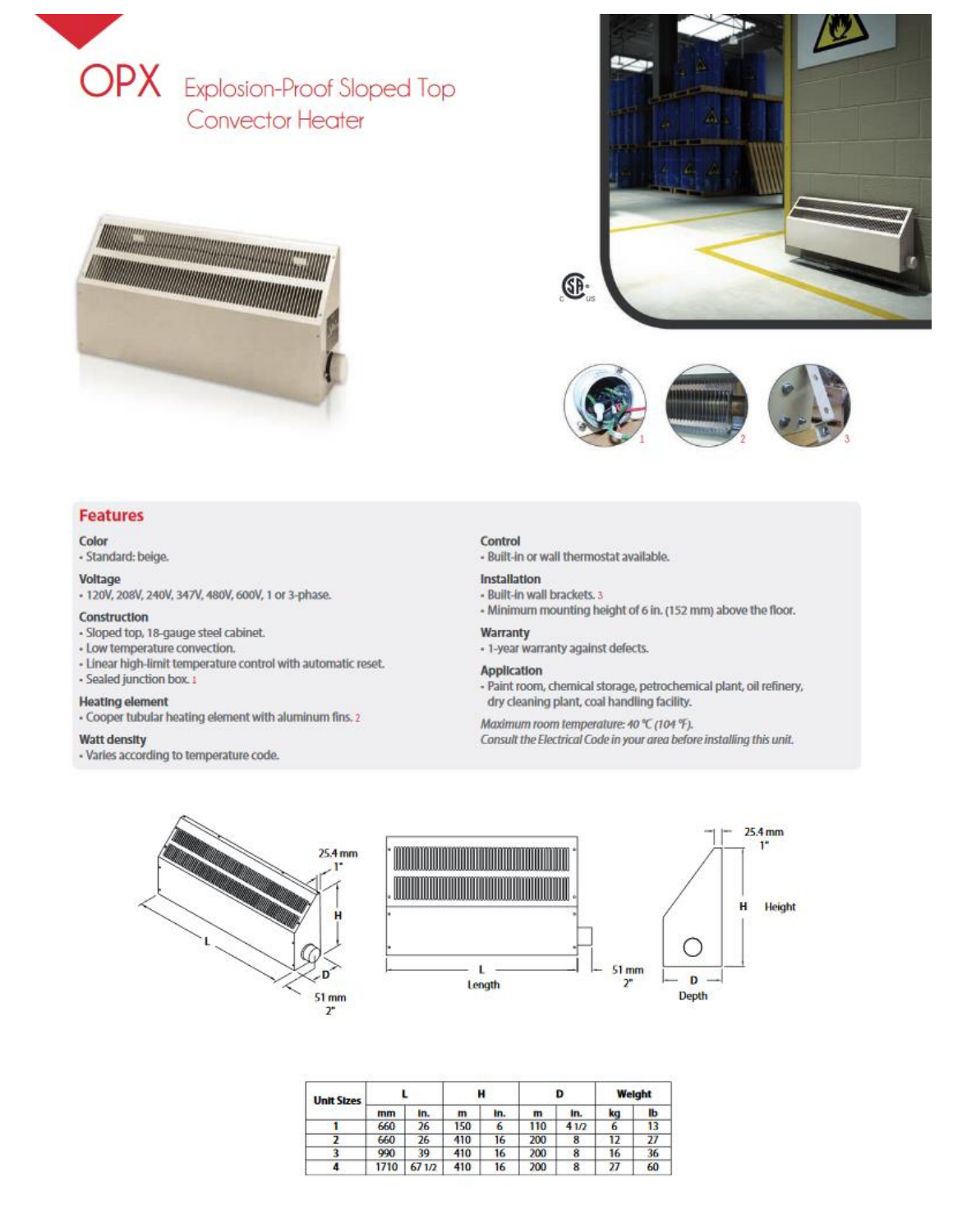

| <b>Watts</b> | <b>120V</b>              | <b>208V</b>                                                 |                       |                      |                      |                                  |                |
|--------------|--------------------------|-------------------------------------------------------------|-----------------------|----------------------|----------------------|----------------------------------|----------------|
|              | (1ph)                    | (1ph)                                                       | <b>208V</b><br>(3 ph) | <b>240V</b><br>(1ph) | 480V<br>(3 ph)       | T <sup>e</sup> Code <sup>2</sup> | Model          |
|              |                          | Class I, Groups B <sup>3</sup> , C and D, Divisions 1 and 2 |                       |                      |                      |                                  |                |
| 500          | OPX2A0502                | <b>OPX2A0508</b>                                            |                       | <b>OPX2A0500</b>     |                      | T <sub>2</sub> A                 |                |
| 1000         | OPX2A1002                | OPX2A1008                                                   |                       | OPX2A1000            |                      | T <sub>2</sub> A                 | 1              |
| 1800         | OPX2A1802                | OPX2A1808                                                   |                       | OPX2A1800            | OPX2A1834-CTT        | T <sub>2</sub> A                 | $\mathbf{Z}$   |
| 2500         |                          | OPX2A2508                                                   | OPX2A2538-CTT         | OPX2A2500            | OPX2A2534-CTT        | T <sub>2</sub> A                 | $\overline{2}$ |
| 3600         | $\sim$                   | OPX2A3608                                                   | OPX2A3638-CTT         | OPX2A3600            | OPX2A3634-CTT        | T <sub>2</sub> A                 | 3              |
| 4400         | $\sim$                   |                                                             | OPX2A4438-CTT         | OPX2A4400            | OPX2A4434-CTT        | T <sub>2</sub> A                 | 3              |
| 6500         | $\sim$                   | $\overline{a}$                                              | OPX2A6538-CTT         | OPX2A6500-CTT        | OPX2A6534-CTT        | T <sub>2</sub> A                 | 4              |
| 7500         | $\sim$                   | $\omega$                                                    | OPX2A7538-CTT         | OPX2A7500-CTT        | OPX2A7534-CTT        | T <sub>2</sub> A                 | 4              |
| 9500         | $\overline{\phantom{a}}$ |                                                             | <b>OPX2A9538-CTT</b>  | OPX2A9500-CTT        | OPX2A9534-CTT        | T <sub>2</sub> A                 | 4              |
|              |                          | Class I, Groups B <sup>1</sup> , C and D, Divisions 1 and 2 |                       |                      |                      |                                  |                |
| 500          | OPX3A0502                | <b>OPX3A0508</b>                                            |                       | <b>OPX3A0500</b>     |                      | T3A                              | 1              |
| 1400         | OPX3A1402                | OPX3A1408                                                   |                       | OPX3A1400            |                      | T <sub>3</sub> A                 | $\overline{2}$ |
| 2300         | OPX3A2302                | OPX3A2308                                                   | OPX3A2338-CTT         | OPX3A2300            | OPX3A2334-CTT        | T3A                              | 3              |
| 3200         | $\overline{\phantom{a}}$ | OPX3A3208                                                   | <b>OPX3A3238-CTT</b>  | OPX3A3200            | OPX3A3234-CTT        | T3A                              | 4              |
| 5000         | $\overline{\phantom{a}}$ |                                                             | OPX3A5038-CTT         | OPX3A5000            | OPX3A5034-CTT        | T3A                              | 4              |
|              |                          | Class II, Groups E, F and G, Divisions 1 and 2              |                       |                      |                      |                                  |                |
| 500          | OPX3C0502                | <b>OPX3C0508</b>                                            |                       | OPX3C0500            |                      | T3C                              | 1              |
| 1000         | OPX3C1002                | OPX3C1008                                                   |                       | OPX3C1000            |                      | T3C                              | $\overline{2}$ |
| 1700         | OPX3C1702                | OPX3C1708                                                   |                       | OPX3C1700            | OPX3C1734-CTT        | T <sub>3C</sub>                  | 3              |
| 3200         | ۰                        | OPX3C3208                                                   | OPX3C3238-CTT         | OPX3C3200            | <b>OPX3C3234-CTT</b> | T3C                              | 4              |

### **Options**

| Product #<br>Kit | Product #<br>Factory<br>Installed* | <b>Description</b>                                                                                    |  |  |
|------------------|------------------------------------|-------------------------------------------------------------------------------------------------------|--|--|
|                  | CTT                                | 24V contactor and control transformer                                                                 |  |  |
|                  | г                                  | Class I and II, Groups C, D, E, F and G single-pole thermostat                                        |  |  |
|                  | <b>TGRB</b>                        | Class I and II, Groups B, C, D, E, F and G single-pole thermostat                                     |  |  |
| XB-TM            |                                    | Explosion-proof wall thermostat, range de -18 °C to 40 °C (0 °F to 100 °F) : 15A at 600V, 25A at 277V |  |  |
|                  | C1 <sup>6</sup>                    | Galvanized steel cabinet wet area approved (Type 3)                                                   |  |  |
|                  | C2 <sup>6</sup>                    | 304 stainless steel cabinet corrosion and wet area approved (Type 3)                                  |  |  |

\* For factory installed options add the option number to the product number. See the Product Code section inside the front cover.

1 No factory installed option available for model 1.<br>
<sup>2</sup> Temperature code: T2A = 280 °C (536 °F). T3A = 180 °C (356 °F). T3C = 160 °C (320 °F).

<sup>3</sup> For Group B applications. if the convector requires a built-in thermostat. use the TGRB option.

<sup>1</sup> See features below.

For any other ratings and risk areas contact our customer service.<br>Standard color is beige.

## **Features of the C1 Option**

Galvanized steel cabinet wet area approved with a baked on powder coating. Elements with a chromate coating.

A gasketed terminal box cover (O-ring).

The option C1 is not available with the T option and the TGRB option. Allow a 4 weeks production lead time.

## **Features of the C2 Option**

304 stainless steel cabinet corrosion and wet area (Type 3) approved with a baked on powder coating. Elements with a chromate coating. A gasketed terminal box cover (O-ring). ONLY the cabinet is upgraded to stainless steel. The option C2 is not available with the Toption and the TGRB option. Allow a 4 weeks production lead time.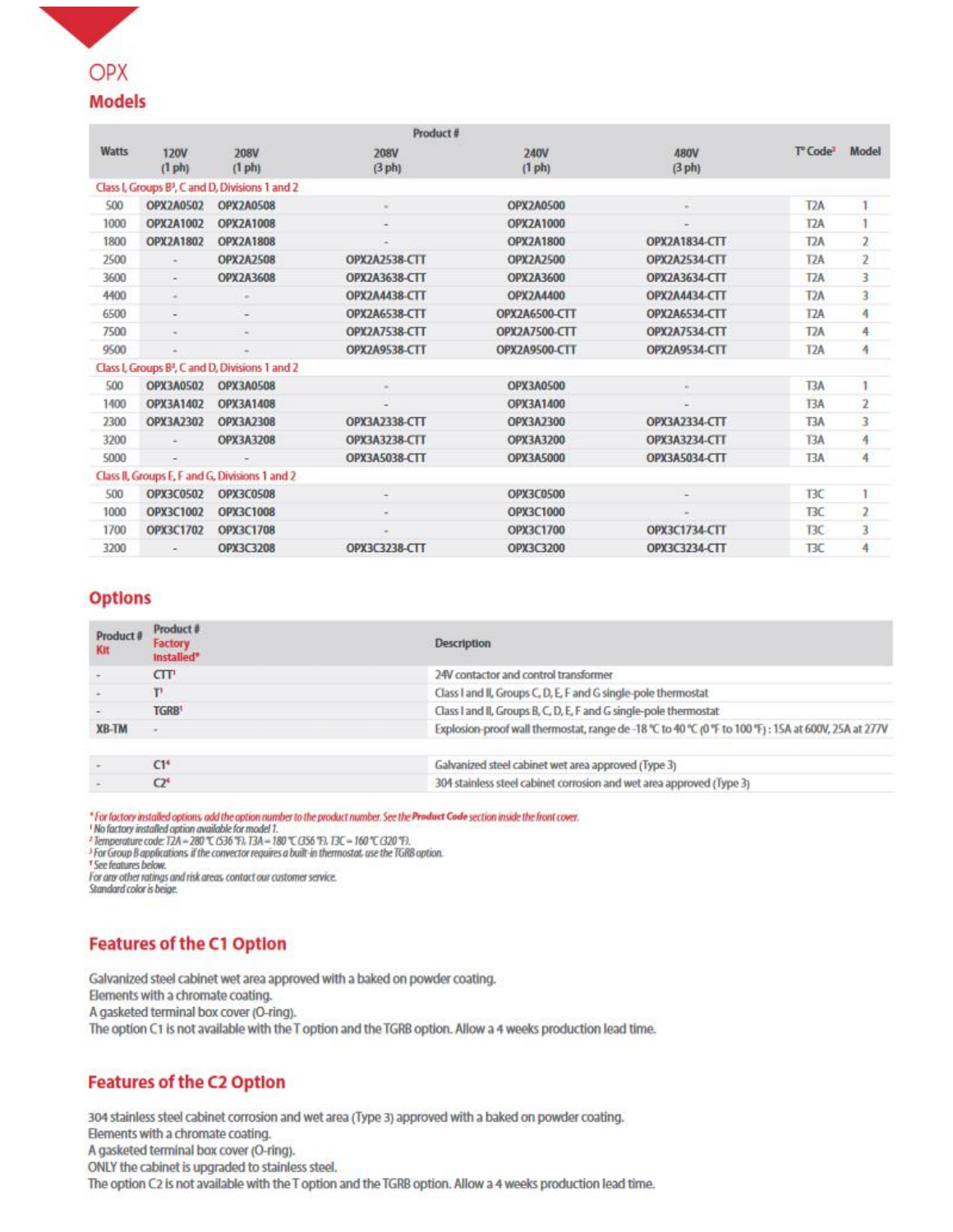# **Hinged Cam Lock**

## **PRL 3057**

Hinged locks for FRP or Metalply side foors where a conventional type lock cannot be used. The tubing welded to the hinge brackets, compresses the edge of the door into the door opening. (tubing not included)





# **Edge Trim With Weatherstrip**

| Prod.#   | Color | <b>For Material</b><br>Up To | Roll          |                    |
|----------|-------|------------------------------|---------------|--------------------|
| 623-0138 | Black | 1/4"                         | 300'<br>(90m) | min. 25'<br>(7.6m) |

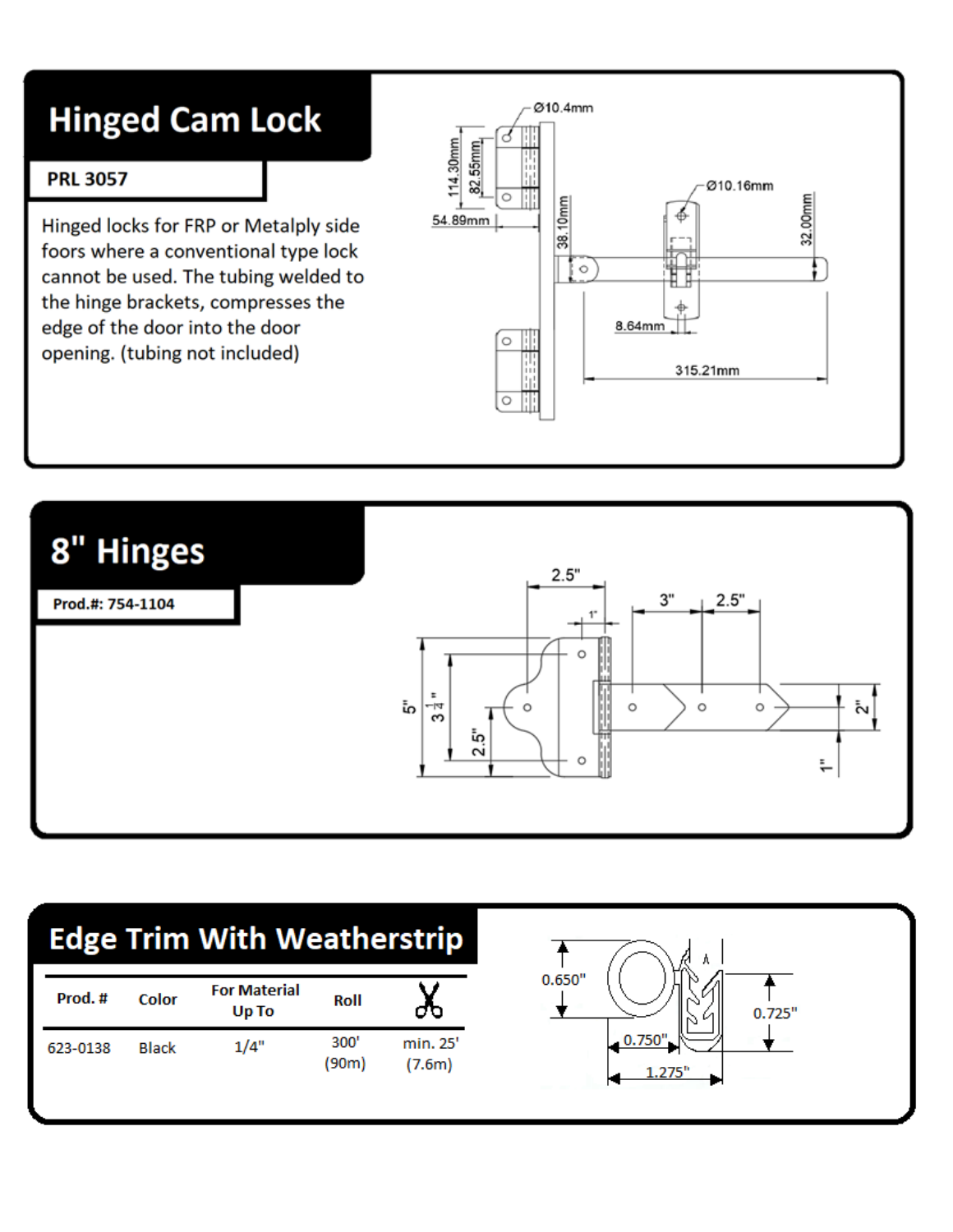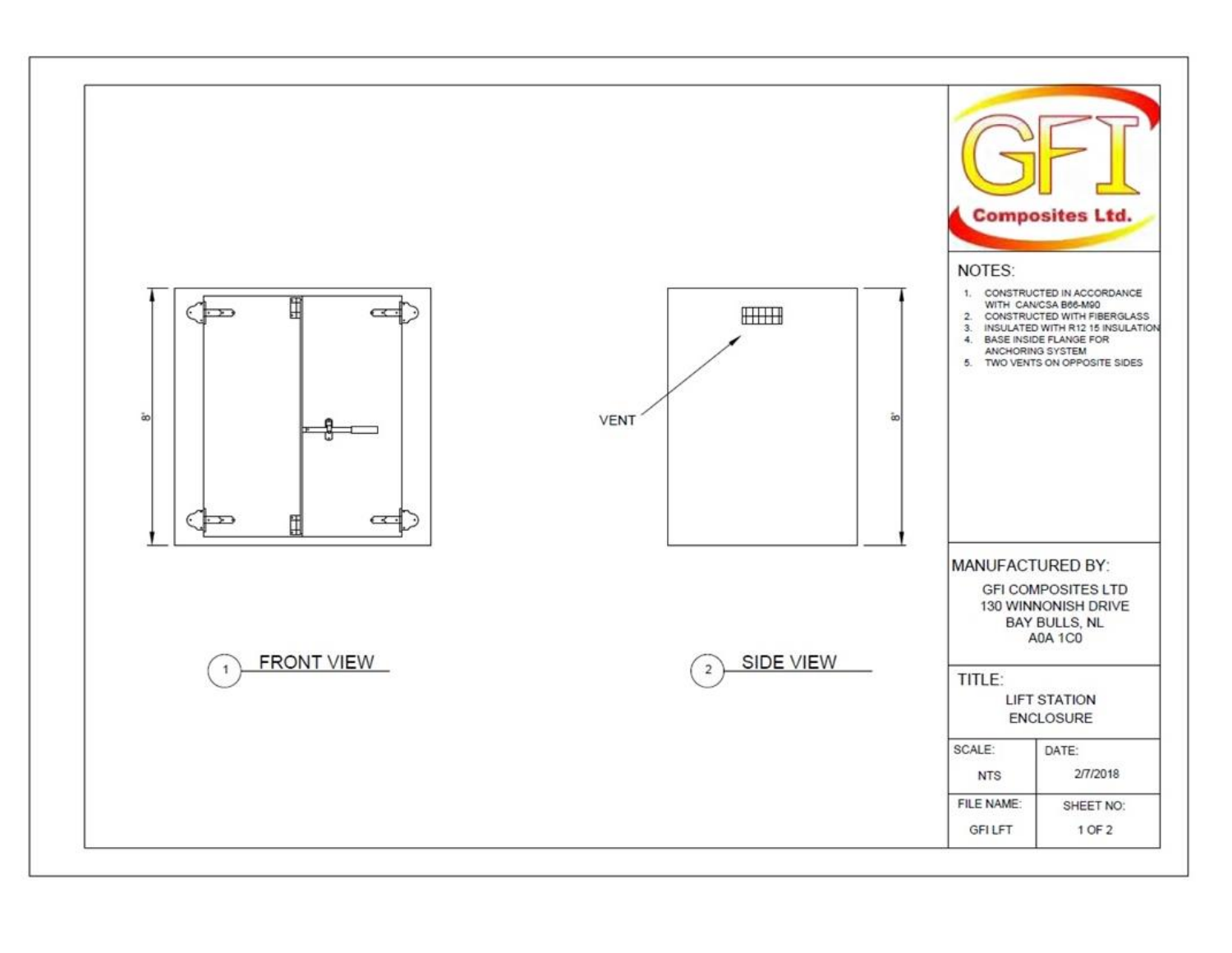